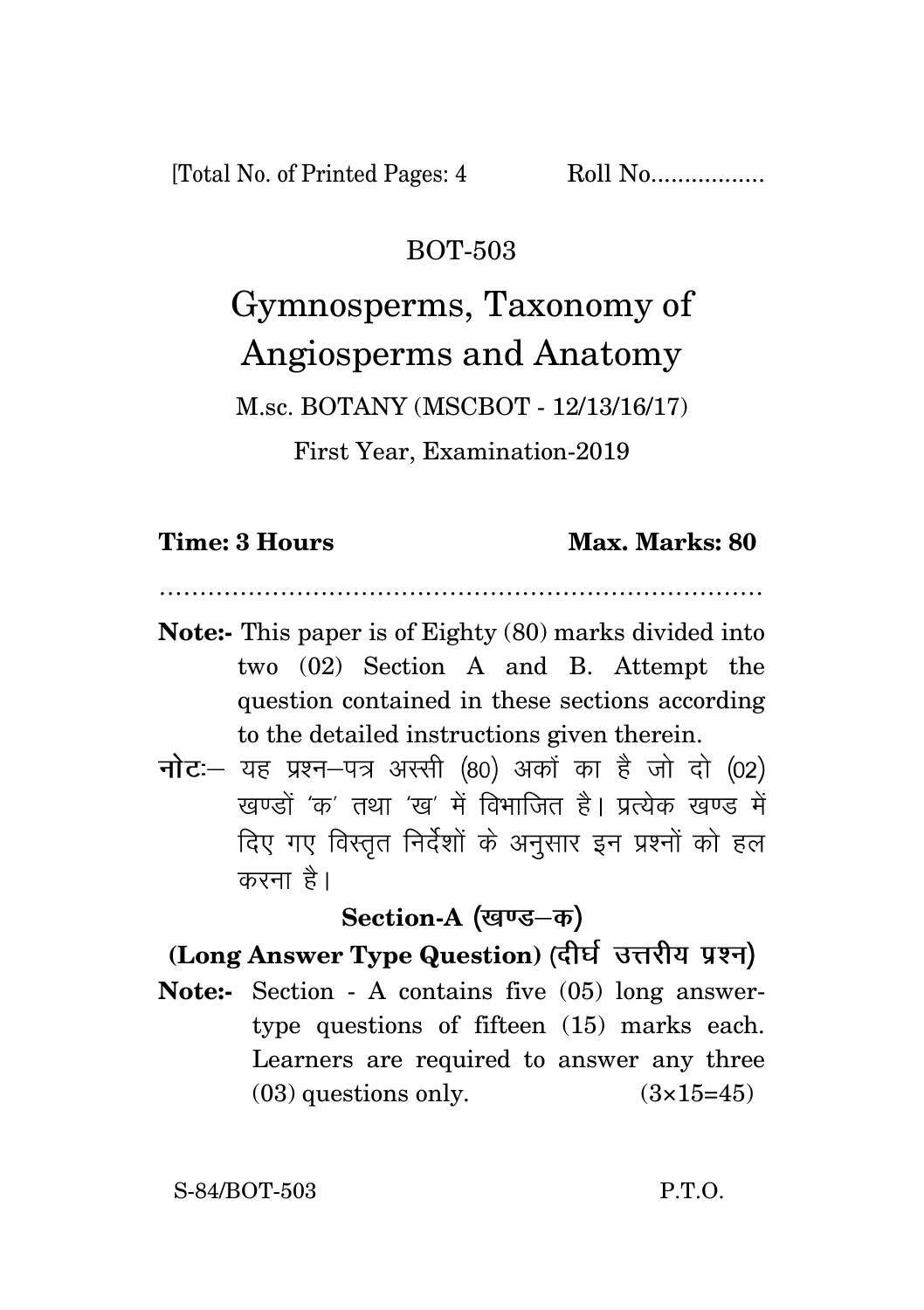- नोट :- खण्ड 'क' में पाँच (05) दीर्घ उत्तरीय प्रश्न दिये गये हैं। प्रत्येक प्रश्न के लिए पन्द्रह (15) अंक निर्धारित हैं। शिक्षार्थियों को इनमें से केवल तीन (03) प्रश्नों के उत्तर टेने हैं।
- 1. Give Comparative account of the female reproductive organs in cycas and Pinus with the help of suitable diagrams.
- 2. Describe the morphology and reproduction in Ginkgoales. Justify that Ginkgo biloba is a living fossil.
- 3. Give an illustrated account of the internal structure of dorsiventral leaf you have studied. Compare it with that of isobilateral leaf.
- 4. Give an antline of classification of Bentham-Hooker system. What is the basis of this classification? Write the merits and demerits of this system.
- 5. Define herbarium. Describe the techniques used to prepare herbarium. Write the significance of herbaria.

S-84/BOT-503 2 P.T.O.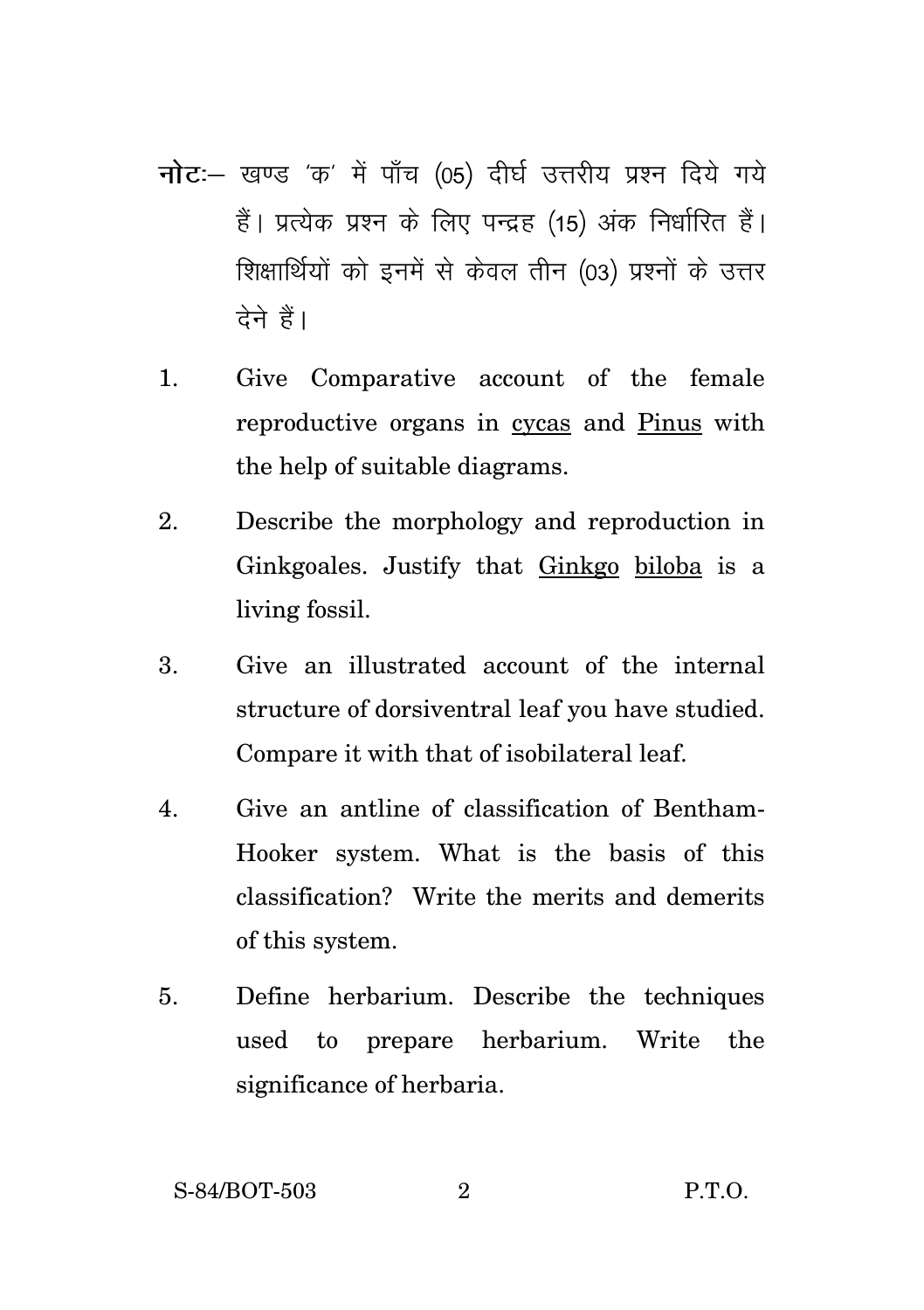# Section-B (खण्ड–ख)

**(Short Answer Type Question)**

- **Note:-** Section-B contains eight (08) short answer type questions of seven (07) marks each. Learners are required to answer any five (05) questions only.  $(5 \times 7 = 35)$
- नोट :- खण्ड 'ख' में आठ (08) लघु उत्तरीय प्रश्न दिये गये हैं। प्रत्येक प्रश्न के लिए सात (07) अंक निर्धारित हैं। शिक्षार्थियों को इनमें से केवल पाँच (05) प्रश्नों के उत्तर देने हैं।
- 1. Structure of male strobilus of Gnetum.
- 2. Development of male gametophyte in gymnosperms.
- 3. Modern trends in plant taxonamy.
- 4. International code of Batanical nomenclature (ICBN).
- 5. Ex-site conservation techniques for plants.
- 6. Give general characters of Poales.

S-84/BOT-503 3 P.T.O.